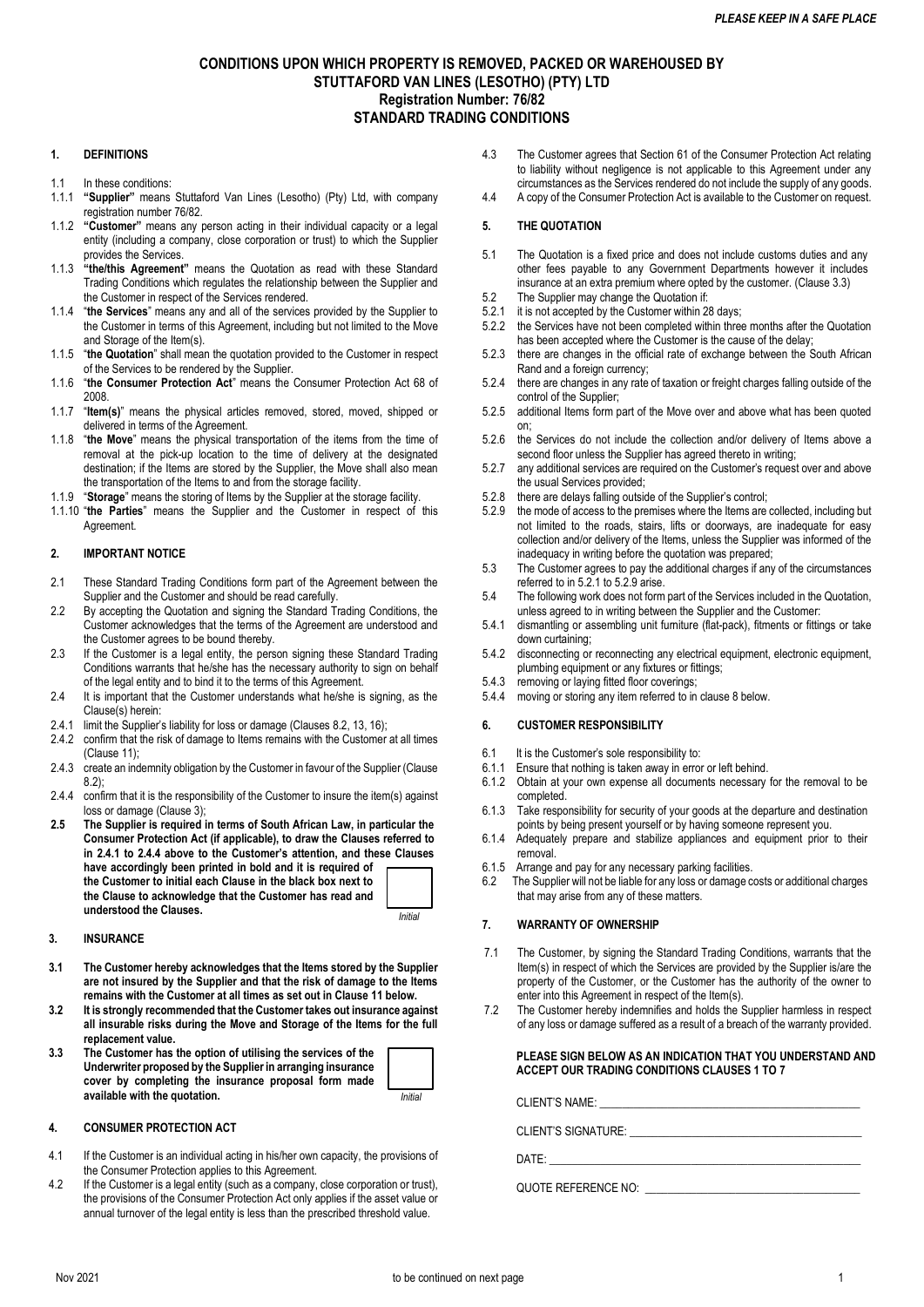# **CONDITIONS UPON WHICH PROPERTY IS REMOVED, PACKED OR WAREHOUSED BY STUTTAFORD VAN LINES (LESOTHO) (PTY) LTD Registration Number: 76/82 STANDARD TRADING CONDITIONS**

### **8. ITEMS EXLCUDED FROM THE SERVICES**

- 8.1 The following Items are specifically excluded from this Agreement and will not form part of the Services rendered by the Supplier:
- 8.1.1 any personal documents, money (including bank notes and coins), stocks, stamps, title deeds, share certificates, travellers cheques, precious stones, precious metals, bullion, trinkets, securities, jewellery, watches, sunglasses, spectacles, cellular telephones, cameras, iPads, tablets, eReaders, Kindles, laptops or other valuable articles of a similar nature;
- 8.1.2 potentially dangerous, damaging or explosive items (including firearms and batteries);
- 8.1.3 items that may attract vermin or other pests or cause an infestation;
- 8.1.4 refrigerated or frozen food or drinks;
- 8.1.5 any animals including pets, birds or fish (and their cages or tanks);
- 8.1.6 keys (must at all times be retained by the Customer).<br>8.2 If any of the Items listed in 8.1 above is move
- If any of the Items listed in 8.1 above is moved by the Supplier, the **Supplier does not accept any responsibility for any claims, losses or damages thereto or arising therefrom and the Customer hereby indemnifies and holds the Supplier harmless in respect of any loss or damage or claims by any third party in this regard.**  *Initial*
- 8.3 The Supplier is entitled to dispose of any of the Items listed in 8.1.2 to 8.1.4 above without notice to the Customer.

#### **9. CANCELLATION**

- 9.1 In the event that the Customer cancels or postpones the Move:
- 9.1.1 more than 7 days prior to the date of the Move as agreed upon between the parties, a 5% fee will be charged on the quotation price;
- 9.1.2 less than 7 days prior to the date of the Move as agreed upon between the parties, a 10% fee will be charged on the quotation price.

#### **10. PAYMENT**

- 10.1 Payment for the Services must be made in cash, per bank cheque or via EFT in advance of the Move unless payment is made by a Government department or in terms of an approved corporate account.
- 10.2 The Customer may not withhold payment because of any claim he/she/it wishes to make against the Supplier and may not set off the quotation price against any losses suffered.
- 10.3 Any payments which are overdue will attract interest of 2% per month.

#### **11. RISK OF DAMAGE TO ITEMS**

- **11.1 The Customer acknowledges that the transportation of Item(s) and the temporary storage thereof carries inherent risks.**
- **11.2 The risk of loss or damage in respect of the Item(s) during the Move and whilst in Storage remains solely with the Customer at all times, and the Supplier does not accept any responsibility for any loss or damage thereto.**
- **11.3 The Customer is strongly recommended to insure the Items comprehensively against all risks and is referred to in Clause 3 above.**

*Initial*

#### **12. DELAYS IN TRANSIT**

12.1 If the Supplier does not keep to an agreed written time schedule and the delay is within the Supplier's reasonable control, the Supplier will pay the Customer's reasonable expenses up to a maximum of R250. If through no fault of the Supplier, the goods are unable to be delivered, the Supplier will take them into store. The contract will then be fulfilled and any additional service(s), including storage and delivery will be at the Customer's expense. If the carrying vessel/conveyance, should for reasons beyond their carrier's control fail to deliver the goods, or route them to a place other than the original destination, the Customer has limited recourse against the carrier and may be liable for General Average contribution (e.g. the costs incurred to preserve the vessel/conveyance and cargo) and salvage charges, or the additional cost of onward transmission to the place, port or airport of destination. These are coverable risks and it is the Customer's responsibility to arrange adequate marine/transit coverage.

#### **13. LIABILITY FOR LOSS OR DAMAGE**

**13.1 The Supplier will not be liable to the Customer for any claims, losses or damages (including consequential or indirect losses or damages) which may be suffered by the Customer relating directly or indirectly to the Services provided, arising from any cause whatsoever including but not** 

**limited to claims (by a third party or otherwise), loss or damage resulting from:**

- **13.1.1 fire;**
- **13.1.2 theft (including hijacking during the move);**
- **13.1.3 moths, vermin or similar infestation; 13.1.4 items moved under repair or restoration;**
- **13.1.5 war, invasion, acts of foreign enemies, hostilities or warlike operations (whether war be declared or not), civil war, rebellion, revolution, insurrection, civil commotion assuming the proportions of or amounting to an uprising, military or usurped power;**
- **13.1.6 acts of terrorism;**
- **13.1.7 wear and tear of any nature;**
- **13.1.8 leakage or evaporation; 13.1.9 tuning and re-tuning;**
- **13.1.10 an Act of God, including atmospheric or climate changes;**
- 
- **13.1.11 items moved which are frozen; 13.1.12 items moved which are brittle or fragile such as electronic equipment or self-assembled furniture;**
- **13.1.13 the packing or unpacking of items not done by Supplier or the Supplier's Agent;**
- **13.1.14 items left inside cupboards or other furniture;**
- **13.1.15 the storage and transportation of food or plants;**
- **13.1.16 difficult access to the premises where the items are collected;**
- **13.1.17 items received from any third party;**
- **13.1.18 damage caused to deep freezers in which goods are packed;**
- **13.1.19 the move of any item referred to in clause 8 above.**

### **14. DAMAGE TO PREMISES**

14.1 The Customer must note all damages to premises on the collection or delivery receipt and confirm it in writing within seven (7) days. The time limit is essential. The Supplier's liability will be limited to R500 and the Supplier may arrange to have the damage repaired.

#### **15. INDEMNITY**

15.1 The Customer shall indemnify and hold the Supplier harmless against any loss, damage, costs or claims made by any third party, including employees and persons affiliated with the Customer, arising from any cause whatsoever.

#### **16. TIME LIMITS FOR NOTIFICATION OF CLAIMS**

- **16.1 Without limiting and without prejudicing any of these Standard Trading Conditions, the Customer shall notify the Supplier in writing of any claims (including claims by a third party), loss or damage arising from any cause whatsoever to:**
- **16.1.1 items which the Customer or the Customer's agent collects from the Supplier at the time of collection;**
- **16.1.2 items which have been delivered by the Supplier to the designated destination within 7 days from the time of delivery.**

**16.2 If the Customer does not comply with the notification obligations set out in 16.1 above, any claim by the Customer against the Supplier arising from the said loss, damage or claims by a third party shall lapse and be unenforceable.** 



*Initial*

**PLEASE SIGN BELOW AS AN INDICATION THAT YOU UNDERSTAND AND ACCEPT OUR TRADING CONDITIONS CLAUSES 8 TO 16**

CLIENT'S NAME:

CLIENT'S SIGNATURE:

DATE: \_\_\_\_\_\_\_\_\_\_\_\_\_\_\_\_\_\_\_\_\_\_\_\_\_\_\_\_\_\_\_\_\_\_\_\_\_\_\_\_\_\_\_\_\_\_\_\_\_\_\_\_\_

QUOTE REFERENCE NO: \_\_\_